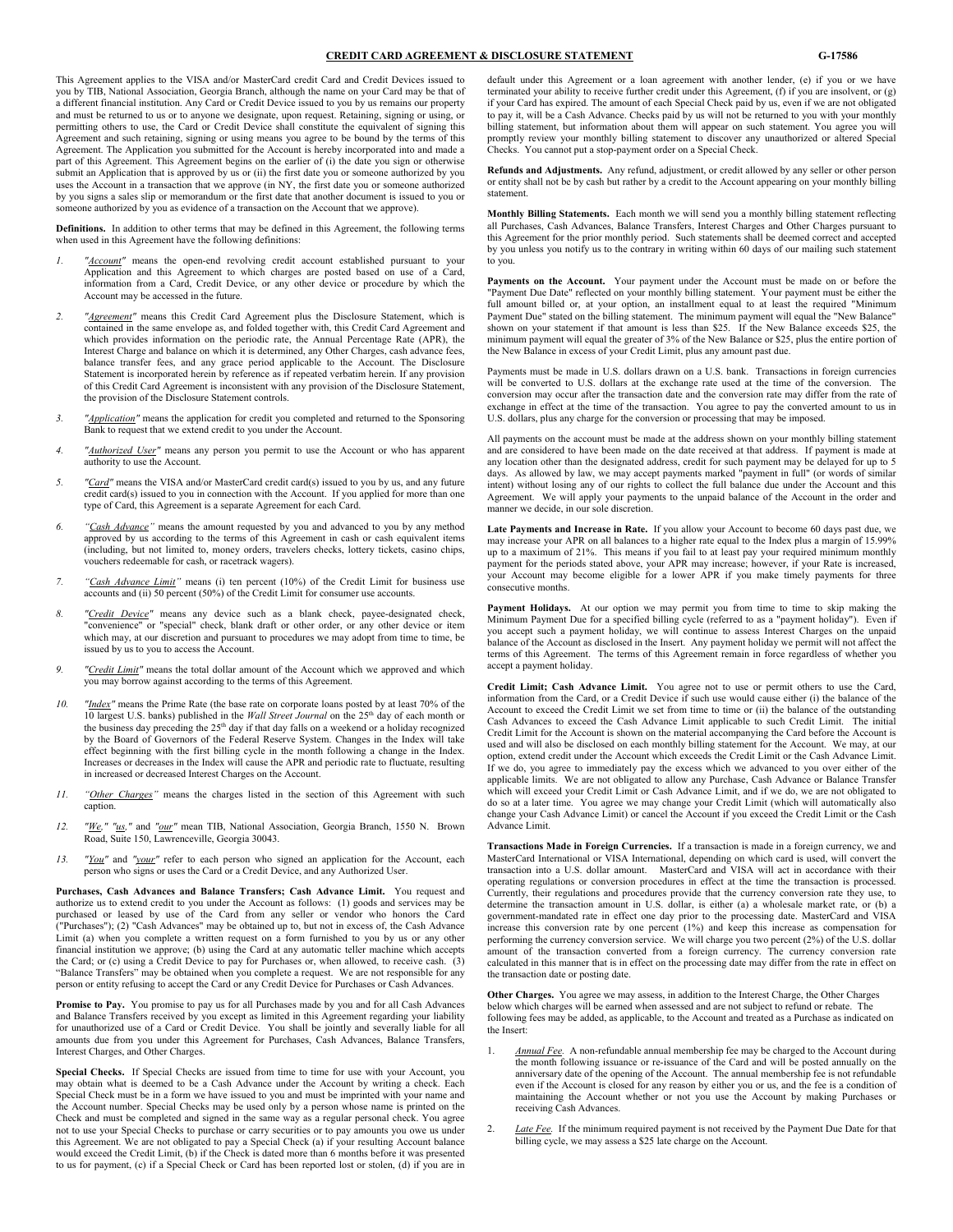- 3. *Returned Payment Fee.* We will charge you \$25 for each return by a bank or other depository institution of a dishonored check, negotiable order of withdrawal or share draft issued by you to us in connection with the Account. This fee will be in addition to all other Interest Charges and Other Charges we may collect from you and is not subject to refund or rebate.
- 4. *Cash Advance Fee.* If you request a Cash Advance, in addition to the Interest Charge which will accrue on the Cash Advance, you agree to pay a fee of three percent (3%) of the amount of the Cash Advance subject to a minimum fee of \$10.00.
- 5. *Balance Transfer Fee*. If you request a Balance Transfer, in addition to the Interest Charge which will accrue on the balance transfer, you agree to pay a fee of three percent (3%) of the amount of the Balance Transfer subject to a minimum fee of \$10.00
- 6. *Pay-by-Phone.* If you request an agent assisted payment be made to your Account through an electronic funds transfer, you agree to pay a fee of \$10 in addition to the amount of the payment.
- 7. *International Transactions Fee.* Two percent (2%) of the U.S. dollar amount of the transaction converted from a foreign currency.
- 8. *Supplemental Convenience Requests.* If you request supplemental copies of billing statements, you will be charged \$5 for each. We will not assess you this fee if you request a billing statement for a billing error/inquiry that you may assert against us under applicable law. If you request expedited delivery of a Card, you will be charged \$25. If you make any other Supplemental Convenience Requests, you agree to pay our reasonable charges for such request in effect at that time.

**Termination; Default.** We may reduce the Credit Limit or terminate your ability to receive further credit under this Agreement at any time without notice. You may terminate your ability to receive further credit under this Agreement by giving us notice of termination and returning to us all Cards and Credit Devices. Termination by you will be effective on the date we receive written notice from you along with the Cards and Credit Devices (unless they are lost or stolen, in which case you agree to sign an affidavit to that effect and stating that no credit received after the date of loss or theft was authorized by you).

You will be in default under this Agreement if any of the following events occur: (1) you fail to make the required payment when due; (2) you fail to perform or abide by any of your agreements or obligations under this Agreement or any other loan agreement you have with us; (3) you become insolvent (meaning your liabilities exceed your assets or you are unable to pay your debts as they become due); (4) any action is taken by or against you under any bankruptcy or insolvency laws; (5) any attachment or garnishment proceedings are initiated against you; (6) you die or are declared incompetent; (7) we, in good faith, believe the prospect of your payment or performance under this Agreement is impaired; or (8) you fail or refuse to provide current financial information to us when we request it.

On any termination or default, regardless of any unused credit you may have under the Account, all amounts you owe under the Account and this Agreement will become immediately due and payable in full. You must also return to us all Cards and Credit Devices issued to you in connection with the Account. Termination or default shall not release you from any obligation you have incurred under this Agreement. After termination or default, your obligations and our rights under this Agreement shall remain effective until the entire outstanding balance of the Account is paid in full.

**Attorneys Fees and Costs.** To the extent permitted by law, you agree to pay our attorneys fees and other costs we incur if you are in default and we hire an attorney who is not our salaried employee to collect amounts you owe under the Account and this Agreement. Amounts you owe for attorneys' fees will be added to the outstanding balance of the Account as a Purchase whether or not your right to receive credit has terminated or you are in default.

**Amendment to this Agreement.** This Agreement, and the terms of the Account, may be amended by us if we send you written notice of the amendment prior to its effective date as required by law. As of the amendment's effective date, the change in terms will apply to the entire outstanding balance of the Account as well as Purchases made and Cash Advances and Balance Transfers received after the effective date of the amendment. If you do not agree to the amendment, your only option is termination under this Agreement.

**Venue and Jurisdiction of Lawsuits.** The parties agree, consent and contract that the venue and jurisdiction of any lawsuit brought by, N.A. to enforce this agreement or collect any sum or sums of money due and owing under this agreement shall be in Dallas County, Texas or any county contiguous to Dallas County, Texas.

The parties further agree that any action or cross action brought by a cardholder against TIB, National Association regarding this contractual agreement shall be brought in Dallas County, Texas or any county contiguous to Dallas County, Texas.

**Governing Law; Severability.** You agree that your obligations under this Agreement represented by charges to the Account are contracted for and become binding when the sales drafts, credit card slips, or other Credit Devices are accepted by us and we cause the holders of the same to be paid. You agree that these events occur in Georgia. This Agreement is subject to federal law and, to the extent not preempted by federal law, the laws of the State of Georgia (except to the extent that this Agreement can and does vary from such rules or laws), without regard to conflict of laws principals. If any provision of this Agreement conflicts with the law, you agree the provision will be viewed as if it was amended to comply with the law. If that is not possible, then only the provision that conflicts with the law will be deleted. The remaining provisions of this Agreement will remain effective.

**Credit Reports.** You agree that we may obtain consumer credit reports from one or more credit reporting agencies or others in connection with opening or maintaining the Account, increasing the Credit Limit under the Account, or making any extension of credit to you under the Account. We may also ask you for additional information in connection with the Account and request credit reports to verify your current credit standing. You agree that we may release information to others, such as credit reporting agencies, regarding the status and history of the Account. However, we are not obligated to release any such information unless required by law.

We may report information about your Account to credit bureaus. Late payments, missed payments, or other defaults on your Account may be reflected in your credit report. If you believe that we have furnished any inaccurate information relating to your Account to any consumer-reporting agency, you may notify us by phone or mail at 1-800-367-7576; Card Service Center, PO Box 569120, Dallas, TX 75356. To help us respond to your notification, include your account number, Social Security Number, the name of the consumer-reporting agency reflecting the inaccurate information,

and an explanation of why you believe the information is inaccurate. You understand that you may also contact the appropriate consumer-reporting agency directly at the appropriate address and tollfree number: Equifax, P.O. Box 740241, Atlanta, GA 30374, 800.685.1111; Trans Union, P.O. Box 1000, Chester, PA 19022, 800-916-8800; or Experian, P.O. Box 2002, Allen, TX 75013, 888.397.3742.

**Change in Marital Status.** A change in marital status between any of you will not affect the individual liability of any of you under this Agreement. Your liability for debt incurred after a change in status does not end until all Cards and Credit Devices are returned to us, even if you give us notice of the change in status and notice that further use by any person is unauthorized.

**Notices.** Notices given under this Agreement or relating to the Account will be effective only if given in writing to us at TIB, National Association, P.O Box 569120, Dallas, Texas 75356-9120, and to you at your last address shown on our records. You agree to notify us immediately if your address changes from that shown on the application you submitted in connection with opening the Account.

**Liability for Unauthorized Use.** If any Card is lost or stolen or otherwise may be used without your permission (express or implied), you must immediately notify us orally or in writing at the following phone number or address: 1-800-367-7576 or at TIB, National Association, P.O Box 569120, Dallas, Texas 75356-9120. If unauthorized use of a Card occurs before you notify us of the loss, theft or unauthorized use, you may be liable up to a maximum amount of \$50. If unauthorized use of a Credit Device occurs, you may be liable for all of the unauthorized use.

**State Law Disclosures.** CA Residents**:** Interest is compounded on unpaid Interest Charges on Purchases, Cash Advances and Balance Transfers. MD Residents: You have the right under Section 12-510 of the Commercial Law Code to receive an answer to a written inquiry concerning the status of your Account. NJ Residents**:** Because certain provisions of this Agreement are subject to applicable laws, they may be void, unenforceable or inapplicable in some jurisdictions. None of these provisions, however, is void, unenforceable or inapplicable in New Jersey.

#### **YOUR BILLING RIGHTS - KEEP THIS NOTICE FOR FUTURE USE**

**This notice tells you about your rights and our responsibilities under the Fair Credit Billing Act.**

#### **What to do if you find a mistake on your statement.**

If you think there is an error on your statement, write to us at TIB, National Association, Attn: Dispute Department, 1550 North Brown Road, Suite 150, Lawrenceville, GA 30043 as soon as possible.

In your letter, give us the following information:

- Account information: Your name and Account number.
- Dollar amount: The dollar amount of the suspected error.
- Description of problem: If you think there is an error on your bill, describe what you believe is wrong and why you believe it is a mistake.

You must contact us within 60 days after the error appeared on your statement and at least 3 business days before an automated payment is scheduled, if you want to stop payment on the amount you think is wrong.

You must notify us of any potential errors in writing. You may call us, but if you do we are not required to investigate any potential errors and you may have to pay the amount in question.

### **What will happen after we receive your letter.**

# **When we receive you letter, we must do two things:**<br>1. Within 30 days of receiving your letter, we r

- Within 30 days of receiving your letter, we must tell you that we received your letter. We will also tell you if we have already corrected the error.
- 2. Within 90 days of receiving your letter, we must either correct the error or explain to you why we believe the bill is correct.

While we investigate whether or not there has been an error, we cannot try to collect the amount in question, or report you as delinquent on the amount. The charge in question may remain on your statement, and we may continue to charge you interest on that amount. While you do not have to pay the amount in question, you are responsible for the remainder of your balance. We can apply any unpaid amount against your credit limit.

#### **After we finish our investigation, one of two things will happen:**

- 1. If we made a mistake: You will not have to pay the amount in question or any interest or other fees related to that amount.
- If we do not believe there was a mistake: You will have to pay the amount in question, along with applicable interest and fees. We will send you a statement of the amount you owe and the date payment is due. We may then report you as delinquent if you do not pay the amount we think you owe.

If you receive our explanation but still believe your bill is wrong, you must write to us within 10 days telling us that you still refuse to pay. If you do so, we cannot report you as delinquent without also reporting that you are questioning your bill. We must tell you the name of anyone to whom we reported you as delinquent, and we must let those organizations know when the matter has been settled between us.

If we do not follow all of the rules above, you do not have to pay the first \$50 of the amount you question even if your bill is correct.

#### **Your rights if you are dissatisfied with your credit card purchases.**

If you are dissatisfied with the goods or services that you have purchased with your Credit Card, and you have tried in good faith to correct the problem with the merchant, you may have the right not to pay the remaining amount due on the purchase. To use this right, all of the following must be true:

- The purchase must have been made in your home state or within 100 miles of your current mailing address, and the purchase price must have been more than \$50. (Note: Neither of these are necessary if your purchase was based on an advertisement we mailed to you, or if we own the company that sold you the goods or services.)
- 2. You must have used your credit card for the purchase. Purchases made with cash advances from an ATM or with a check that accesses your credit card account do not qualify.
- 3. You must not yet have fully paid for the purchase.

If all of the criteria above are met and you are still dissatisfied with the purchase, contact us in writing at TIB, National Association, Attn: Dispute Department, 1550 North Brown Road, Suite 150, Lawrenceville, GA 30043.

While we investigate, the same rules apply to the disputed amount as discussed above. After we finish our investigation, we will tell you our decision. At that point, if we think you owe an amount and you do not pay, we may report you as delinquent.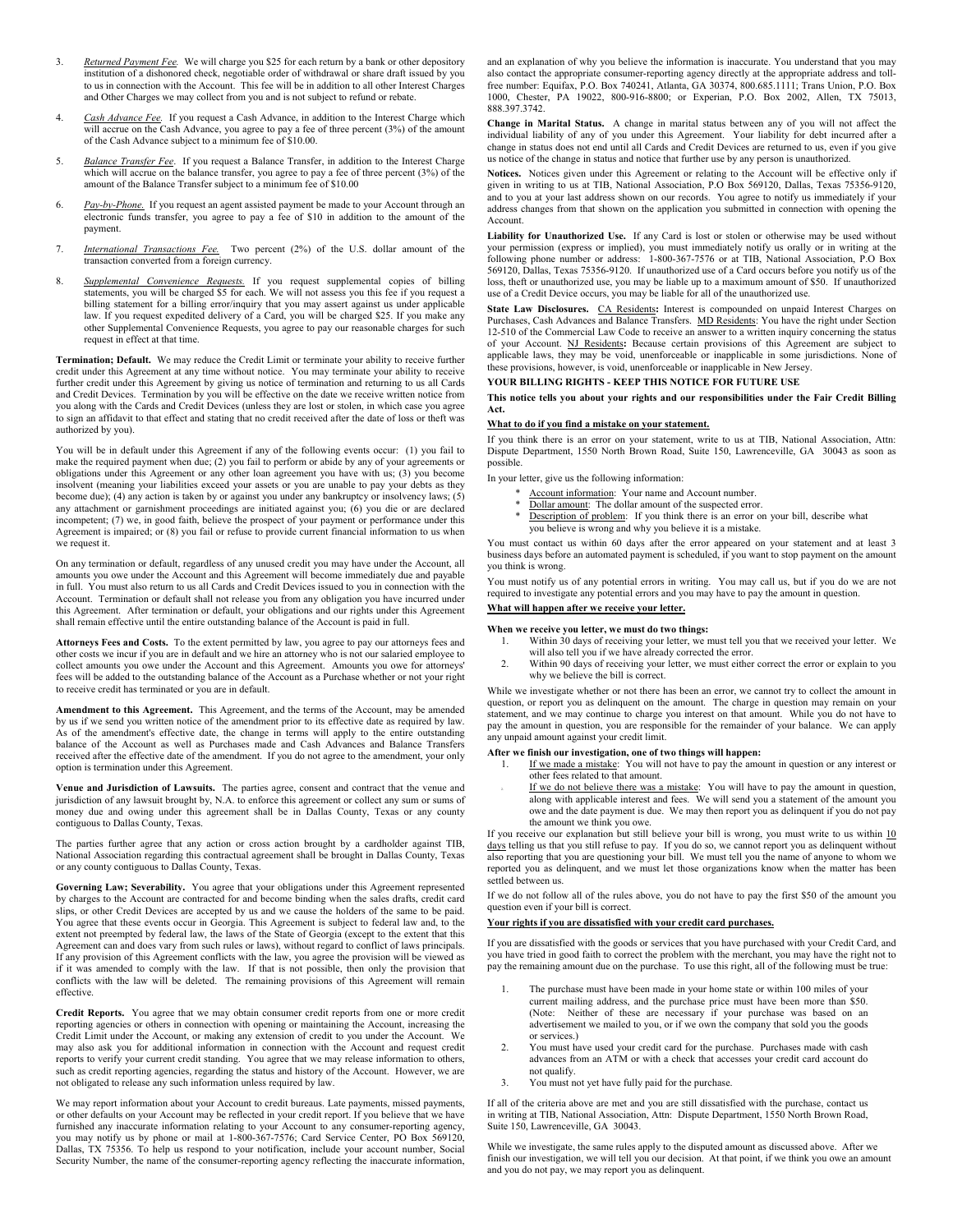# **DISCLOSURE STATEMENT**

# *The Credit Card Agreement & this Disclosure Statement constitute the Agreement for the Account.*

| <b>World Card and Preferred Points Cards</b>                                           |                                                                                                                                                                                                                                                                                            |
|----------------------------------------------------------------------------------------|--------------------------------------------------------------------------------------------------------------------------------------------------------------------------------------------------------------------------------------------------------------------------------------------|
| <b>Interest Rates and Interest Charges</b>                                             |                                                                                                                                                                                                                                                                                            |
| <b>Annual Percentage Rate</b><br>(APR) for Purchases                                   | $2.9\%$ introductory APR for six months.                                                                                                                                                                                                                                                   |
|                                                                                        | After that, your APR will be $16.74\%$ . This APR will vary with the market based on the<br>Prime Rate. <sup>a</sup>                                                                                                                                                                       |
| <b>APR for Balance Transfers</b><br>and Cash Advances                                  | 2.9% introductory APR for six months.                                                                                                                                                                                                                                                      |
|                                                                                        | After that, your APR will be 16.74%. This APR will vary with the market based on the Prime<br>Rate. <sup>a</sup>                                                                                                                                                                           |
| Penalty APR and When it<br><b>Applies</b>                                              | 20.74% - This APR will vary with the market based on the Prime Rate. b                                                                                                                                                                                                                     |
|                                                                                        | This APR may be applied if you allow your Account to become 60 days past due.                                                                                                                                                                                                              |
|                                                                                        | How Long Will the Penalty Apply? If your APR is increased for the reason stated above, the<br>Penalty APR will apply until you make three consecutive minimum payments when due.                                                                                                           |
| <b>Paying Interest</b>                                                                 | Your due date is at least 25 days after the close of each billing cycle. We will not charge you any<br>interest on purchases if you pay your entire balance by the due date each month. We will begin<br>charging interest on cash advances and balance transfers on the transaction date. |
| <b>For Credit Card Tips from</b><br>the Consumer Financial<br><b>Protection Bureau</b> | To learn more about factors to consider when applying for or using a credit card, visit the website<br>of the Consumer Financial Protection Bureau at <b>http://www.consumerfinance.gov/learnmore/</b> .                                                                                   |

| Fees                                 |                                                                                                 |
|--------------------------------------|-------------------------------------------------------------------------------------------------|
| <b>Annual Fee</b>                    | <b>None</b>                                                                                     |
| <b>Transaction Fees:</b>             |                                                                                                 |
| Balance Transfer and Cash<br>Advance | Either \$10 or 3% of the amount of each balance transfer or cash advance, whichever is greater. |
| <b>International Transaction</b>     | 2% of each transaction in U.S. dollars.                                                         |
| <b>Penalty Fees:</b>                 |                                                                                                 |
| Late Payment                         | Up to $$25$                                                                                     |
| Returned Payment                     | Up to $$25$                                                                                     |

**How We Will Calculate Your Balance:** We use a method called "average daily balance (including new purchases)." See your account agreement for more details.

**Billing Rights:** Information on your rights to dispute transactions and how to exercise those rights is provided in the account agreement that will be provided to you before you begin using your new card

**Prime Rate:** After the introductory rate, the APR will vary based on changes in the Index, the Prime Rate (the base rate on corporate loans posted by at least 70% of the 10 largest U.S. banks) published in the *Wall Street Journal*. The Index will be adjusted on the 25<sup>th</sup> day of each month or the business day preceding the 25<sup>th</sup> day if that day falls on a weekend or a holiday recognized by the Board of Governors of the Federal Reserve System. Changes in the Index will take effect beginning with the first billing cycle in the month following a change in the Index. Increases or decreases in the Index will cause the APR and periodic rate to fluctuate, resulting in increased or decreased Interest Charges on the Account. As of June 24, 2022, the Index was 4.75%.

<sup>a</sup> We add 11.99% to the Prime Rate to determine the APR for Purchases, Balance Transfers, and Cash Advances. The Account will never have an APR over 21%.

<sup>b</sup> We add 15.99% to the Prime Rate to determine the Penalty APR. The Account will never have an APR over 21%.

The issuer and administrator of the credit card program is TIB, National Association. The information about the cost of the Card described in this table is accurate as of July 1, 2022. This information may change after that date. To find out what may have changed, call us at 800-367-7576 or write TIB, National Association, P.O. Box 569120, Dallas, Texas 75356-9120.